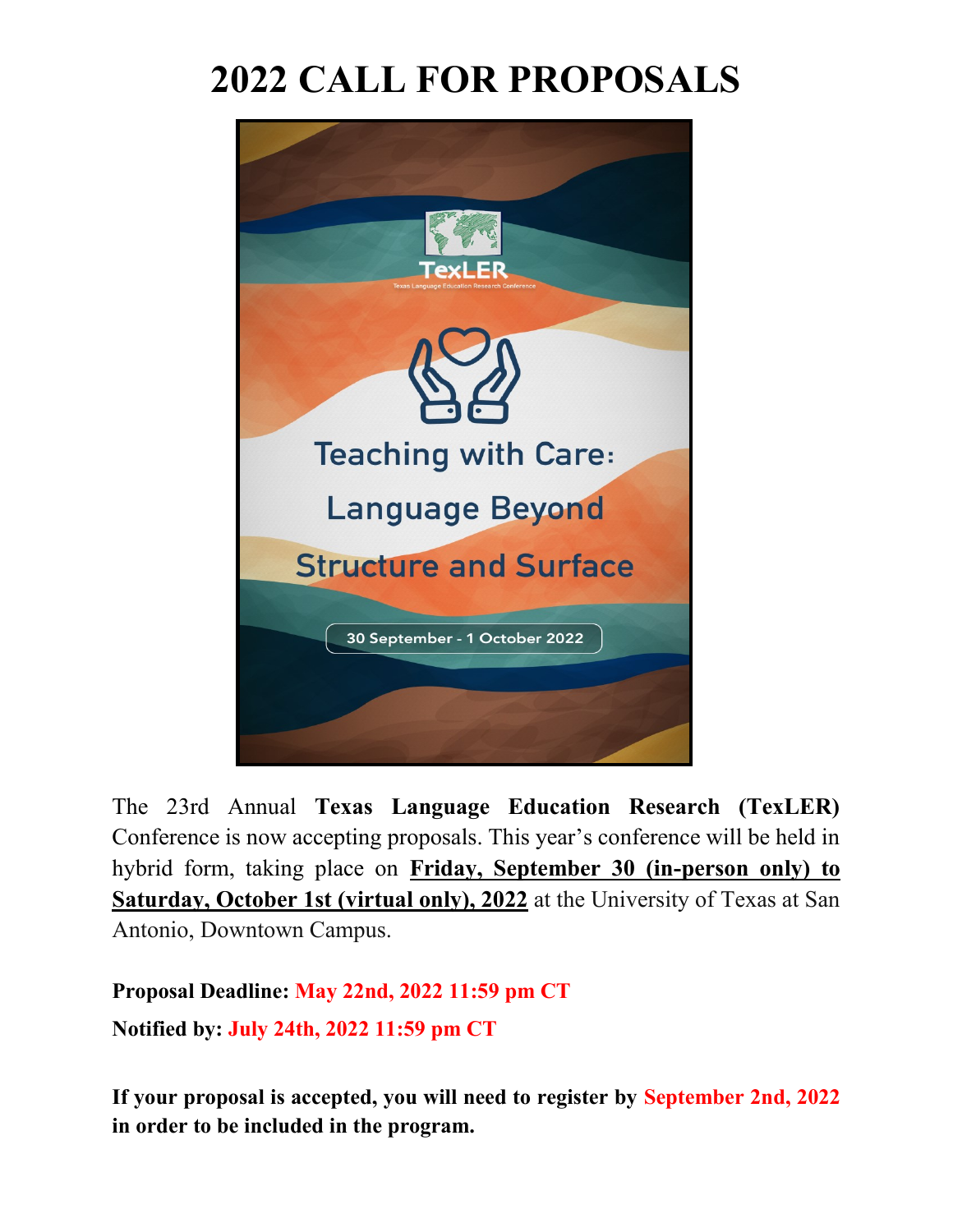TexLER unites scholars and educators from diverse contexts who strive to connect research findings to classroom practices, thus shaping the future direction of language education. TexLER welcomes research studies and practice-oriented presentations that clearly establish strong connections between theory and practice in diverse contexts. Our goal is to offer an interdisciplinary forum for all those interested in research findings with implications for the language classroom as well as those interested in pedagogical approaches to language learning grounded in empirical findings. The theme for this year's conference is:

## *Teaching with Care: Language Beyond Structure and Surface*

This theme invites presenters and participants to contemplate the many ways that linguistic research and foreign/second language teaching practices can be performed from start to finish through the agency of care. Among other things, consider the following against the historical backdrop of a global pandemic:

- Care ethics and relational approaches to teaching and learning
- Reciprocal student-teacher relationships
- Teacher collaboration and co-teaching practices
- Community building among teachers and students
- Hierarchical power structures

Join us in conversation as we come together to discuss new and innovative ways to research and teach language with care.

# **Proposal Submission Deadline: May 22nd, 2022 11:59 pm CT**

| Foreign/Second Language Acquisition<br>Language & Technology<br>Language Testing & Assessment<br>Curriculum Design & Development<br>Language Planning & Policy<br>Language Pedagogy & Practices<br>Translanguaging | Teacher Education<br>Bilingual, Multilingual, & Heritage Learner<br>Communities<br><b>Educational Linguistics</b><br>Research Methodology<br>Second Language (Bi)Literacy<br>Advocacy & Social Justice Issues in Education<br>(Praxis and/or Research-Based) |
|--------------------------------------------------------------------------------------------------------------------------------------------------------------------------------------------------------------------|--------------------------------------------------------------------------------------------------------------------------------------------------------------------------------------------------------------------------------------------------------------|
|--------------------------------------------------------------------------------------------------------------------------------------------------------------------------------------------------------------------|--------------------------------------------------------------------------------------------------------------------------------------------------------------------------------------------------------------------------------------------------------------|

Select from the following **strands** as you submit your abstract:

Interested participants can submit a proposal for the following **In-Person** (Friday, September 30, 2022) session types:

#### ♦ **60-minute Poster Presentation + Q&A Session**

Posters will be on display during the conference, and a separate conference session will be dedicated to presenters to explain their work and answer questions. Posters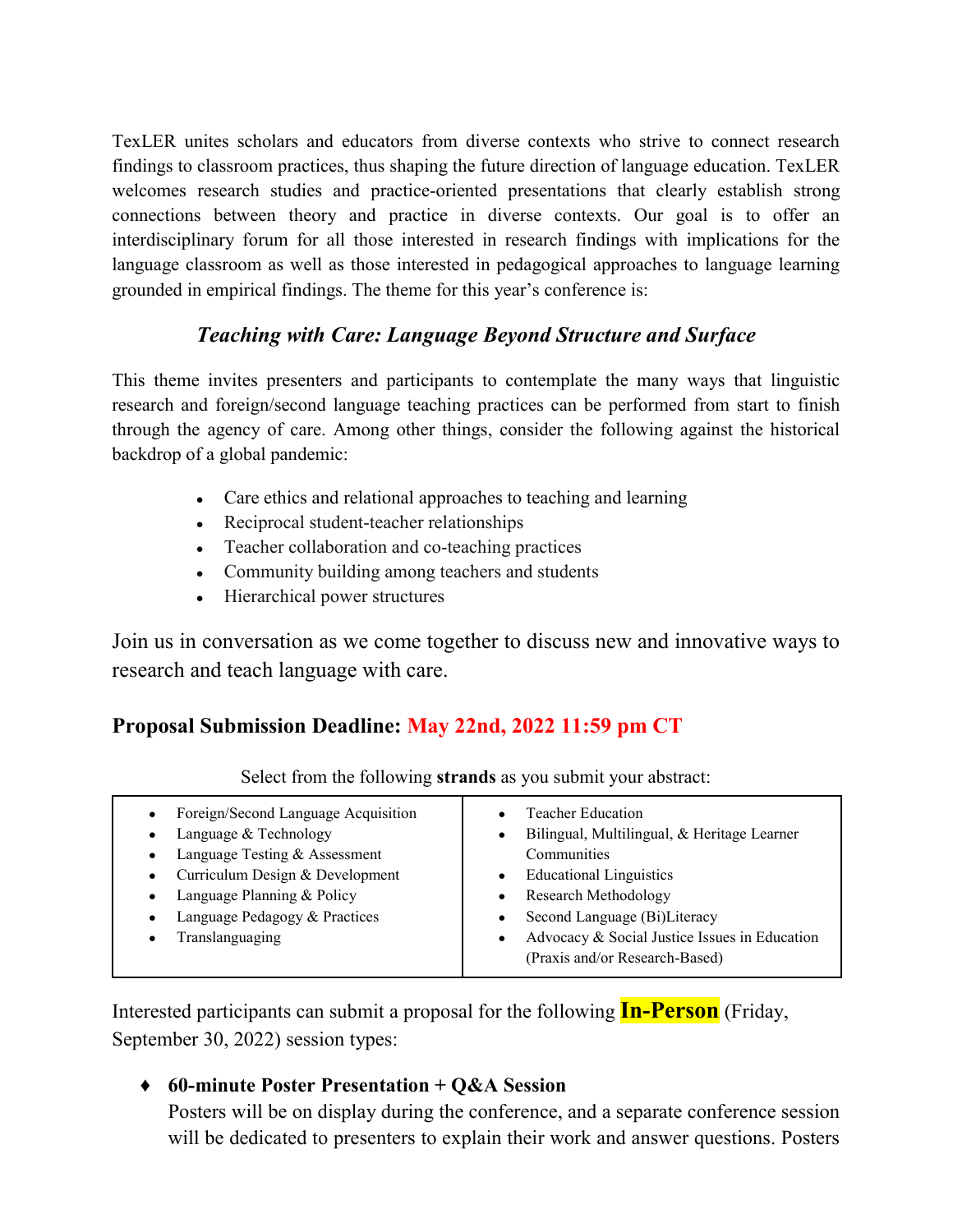can be used to gain valuable feedback on theses, dissertations, or research. This is a good format for describing a work in-progress, or a new process/idea.

- ♦ **20-minute Research-Based or Practice-Oriented Presentation**
	- *Research-Based Presentation*: A 20-minute formal talk addressing a small audience followed by a 5-minute Q&A/discussion. This presentation might include original empirical research or an original theoretical investigation.
	- *Practice-Oriented Presentation*: A 20-minute live practical or "hands-on" presentation by the presenter(s) followed by a 5-minute Q&A/discussion. It can be a practical demonstration of a theory, or an application of pedagogical methodology still in the developmental stage.

### ♦ **45-minute Practice-Oriented Workshop**

A 45-minute practical demonstration of a theory or an application of a pedagogical methodology, followed by a short Q&A/discussion. Presenter(s) should engage the audience through experiential learning techniques.

Interested participants can submit a proposal for the following **VIrtual** (Saturday, October 1, 2022) session types:

- ★ **30-minute Digital Poster Presentations** (10 min. pre-recorded; 20 min. live shared Q&A) Posters will display research, teaching tips, curriculum development ideas, and other areas of interest in a digital format. Presenters will provide a short prerecorded presentation of their digital poster and will participate in a moderated live Q&A session on the conference day. Digital posters and pre-recorded presentations will be available to attendees prior to and during the conference.
- ★ **Research-based Presentations** (20 min. with a 5 min. Q&A; live) report on original empirical research or a theoretical investigation. This formal talk should include information on underlying principles, gaps in research, participants, methods, and results, if applicable.
- ★ **Practice-based Presentations** (20 min. with a 5 min. Q&A; live) provide a practical or "hands-on" demonstration of a theory or an application of pedagogical methodology.
- ★ **Workshops** (40 min. with a 5 min. Q&A; live) demonstrate a theory or an application of a pedagogical methodology. The presenter(s) should engage the audience through experiential learning techniques.

**Submit your proposal by completing the proposal submission form at [www.texler.org.](http://www.texler.org/)**